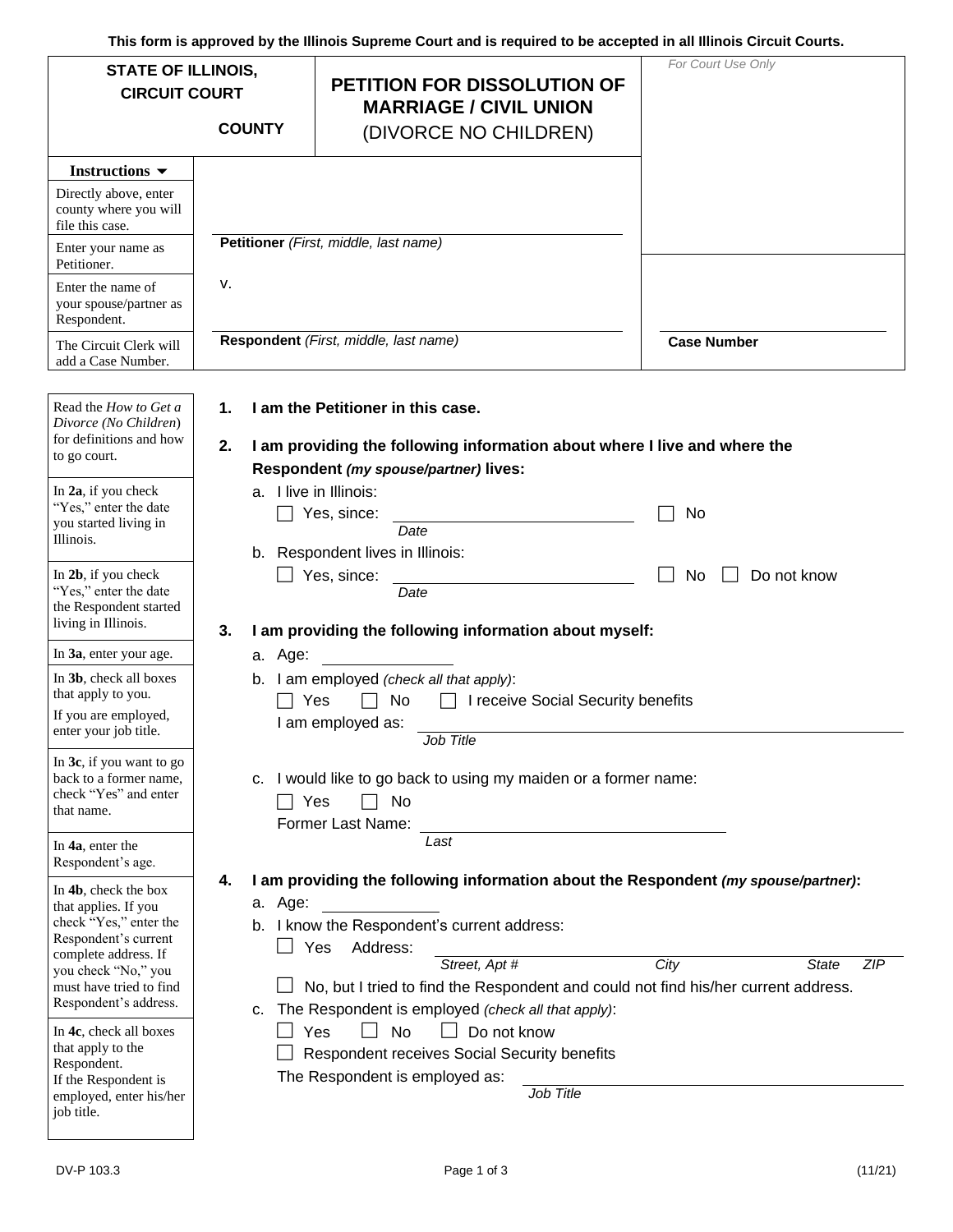| In 4d, check the box<br>that applies.<br>If the Respondent is on<br>active duty with the<br>military, you cannot<br>use this form, unless<br>the Respondent files an<br>appearance.<br>In 5, check whether it<br>is a marriage or civil<br>union.                                                                                                                                                                | The Respondent is currently on active duty as a member of the Armed Forces of the<br>d.<br><b>United States of America:</b><br>No<br>Do not know<br>Yes<br>5.<br>I am providing the following information about the $\Box$<br>Civil Union:<br>Marriage<br>a. We were married/united on:<br>Date                                                                                                                                                                                                                                                                                                                                                                    |
|------------------------------------------------------------------------------------------------------------------------------------------------------------------------------------------------------------------------------------------------------------------------------------------------------------------------------------------------------------------------------------------------------------------|--------------------------------------------------------------------------------------------------------------------------------------------------------------------------------------------------------------------------------------------------------------------------------------------------------------------------------------------------------------------------------------------------------------------------------------------------------------------------------------------------------------------------------------------------------------------------------------------------------------------------------------------------------------------|
| In 5a, enter the date<br>you were                                                                                                                                                                                                                                                                                                                                                                                | b. We were married/united in:                                                                                                                                                                                                                                                                                                                                                                                                                                                                                                                                                                                                                                      |
| married/united.<br>In 5b, enter the county,<br>state, and country<br>where the<br>marriage/civil union<br>happened.<br>In 5c, check "Yes" if<br>this is the first time you<br>or Respondent have<br>filed for divorce from<br>each other.<br>In 5d, enter the date                                                                                                                                               | <b>State</b><br>Country<br>County<br>c. This is the first time that either the Respondent or I have filed for divorce from each<br>other in Illinois or any other state:<br>Yes<br>No<br>d. We have been separated since:<br>Date<br>e. Irreconcilable differences have caused the irretrievable breakdown of the marriage or civil<br>union.                                                                                                                                                                                                                                                                                                                      |
| you separated.                                                                                                                                                                                                                                                                                                                                                                                                   | 6.<br>No children were born or adopted during this marriage/civil union and neither party is                                                                                                                                                                                                                                                                                                                                                                                                                                                                                                                                                                       |
| In 7a, check "Yes" if<br>you or the Respondent<br>have unpaid debts from<br>after the date of the<br>marriage/civil union.<br>Check "No" only if you<br>are sure there are no<br>unpaid debts.<br>In 8a, check "Yes" if<br>either of you got any<br>personal property<br>(clothing, car,<br>furniture, etc.) after the<br>date of the<br>marriage/civil union.<br>Check "No" only if you<br>are sure there is no | pregnant.<br>I am providing the following information about the debts that the Respondent<br>7.<br>and I have after the date we got married/united (both individually and as a couple):<br>a. The Respondent and I have debts we got after the date of our marriage/civil union that<br>are still owed (either together or individually):<br>Yes<br>No<br>I am providing the following information about the personal property including<br>8.<br>bank accounts that the Respondent and I own (both individually and as a couple):<br>a. The Respondent and I own personal property and/or bank accounts obtained during the<br>marriage/civil union:<br>No<br>Yes |
| personal property.<br>In 9a, check "Yes" if<br>together you and the<br>Respondent own a<br>home, have a<br>mortgage, or have a<br>contract for deed.<br>In 9b, check "Yes" if<br>you own a home, have<br>a mortgage, or have a<br>contract for deed.<br>In 9c, check "Yes" if the                                                                                                                                | 9.<br>I am providing the following information about real estate:<br>a<br>The Respondent and I own or are buying real estate together:<br>Yes<br>No<br>b. I own or am buying real estate separately:<br>Yes<br>No<br>c. The Respondent owns or is buying real estate separately:<br>Yes<br>No<br>Do not know<br>10. I am providing the following information about pension/retirement accounts:                                                                                                                                                                                                                                                                    |
| Respondent owns a<br>home, has a mortgage, or                                                                                                                                                                                                                                                                                                                                                                    | a. I have pension or retirement accounts:                                                                                                                                                                                                                                                                                                                                                                                                                                                                                                                                                                                                                          |
| has a contract for deed.                                                                                                                                                                                                                                                                                                                                                                                         | Yes<br>No<br>b. The Respondent has pension or retirement accounts:                                                                                                                                                                                                                                                                                                                                                                                                                                                                                                                                                                                                 |
| In 10a, check the box<br>that applies to you.                                                                                                                                                                                                                                                                                                                                                                    | Yes<br><b>No</b><br>Do not know                                                                                                                                                                                                                                                                                                                                                                                                                                                                                                                                                                                                                                    |
| In 10b, check the box<br>that applies to the<br>Respondent.                                                                                                                                                                                                                                                                                                                                                      |                                                                                                                                                                                                                                                                                                                                                                                                                                                                                                                                                                                                                                                                    |

Enter the Case Number given by the Circuit Clerk: \_\_\_\_\_\_\_\_\_\_\_\_\_\_\_\_\_\_\_\_\_\_\_\_\_\_\_\_\_\_